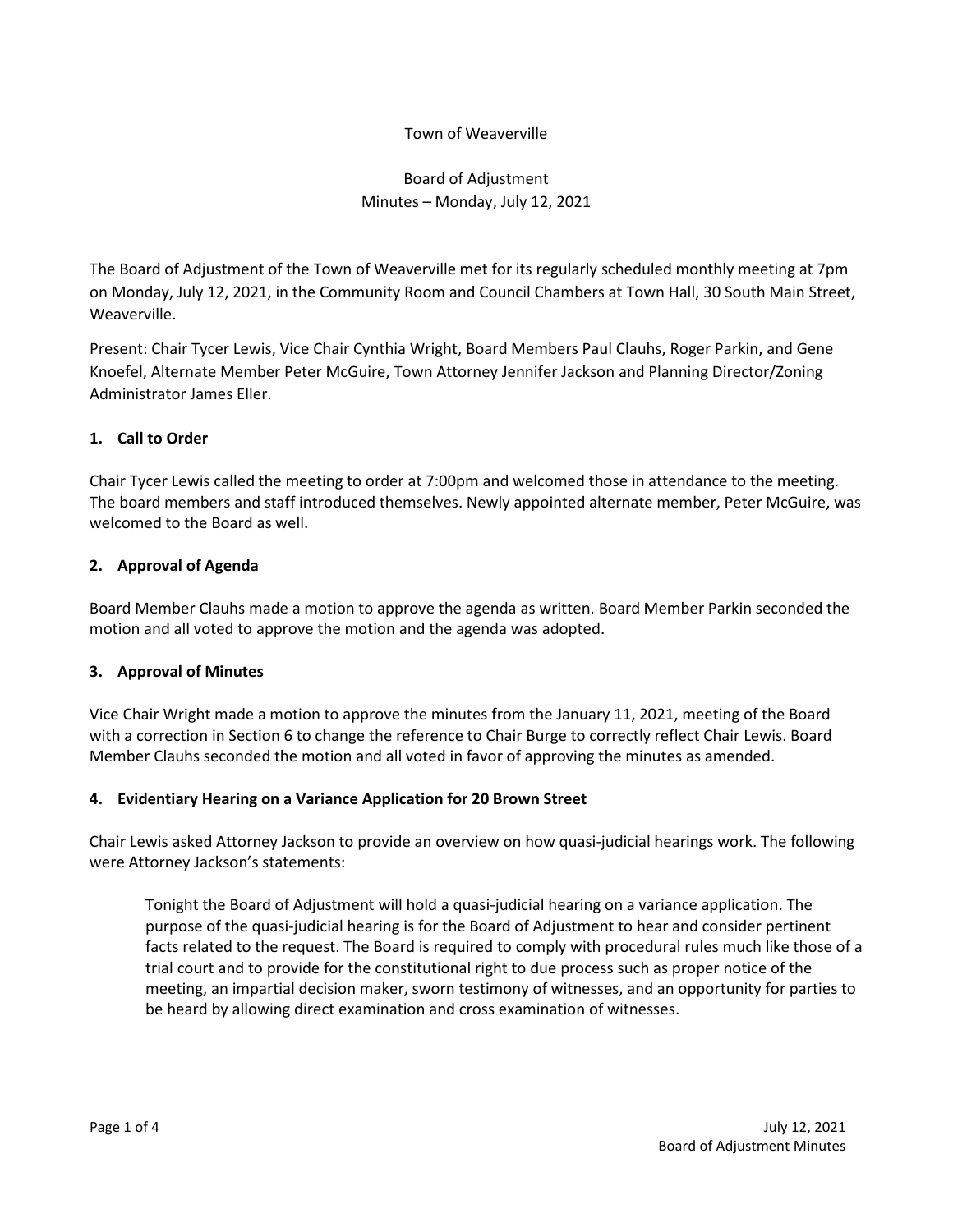The Board is asked to make a quasi-judicial decision which is like a court decision in several important ways. It requires the Board to use its judgment in applying general laws to a particular land use situation while ensuring the constitutional due process rights of all parties.

Tonight's hearing is a formalized means of gathering evidence relevant to the issues that are before the Board tonight. This is not an opportunity for citizens to come and just speak their minds like in a public hearing on a legislative matter before Town Council. The Board's decisions can only be made based on competent, material and substantial evidence in the record of the respective hearings. "Competent" evidence is generally understood to mean that evidence which is legally admissible in a court of law, but can also include evidence admitted without objection, and evidence that appears to be sufficiently trustworthy and reasonable for the Board to rely on. Competent evidence does not include the opinion testimony of lay witnesses as to any of the following:

- Use of property in a particular way affecting the value of other property;
- Increase in vehicular traffic resulting from a proposed development posing a danger to the public safety;
- Matters about which only expert testimony would generally be admissible under rules of e vidence applicable to trial courts.

The burden is on the applicant to demonstrate that the application complies with the review and approval standards of the zoning ordinance. Once an application has been submitted and all evidence in support of the application has been presented, then the burden shifts to those who have standing to oppose the application to present evidence to the Board. Where conflicting evidence is presented the Board must determine the weight of the evidence and the credibility of witnesses.

The evidentiary hearing will consist of the following general steps: ensuring an impartial board, identifying parties that have standing and wish to participate, putting all witnesses under oath, receiving evidence from staff on the application, receiving evidence from the applicant and any other parties, hearing any final argument by the parties, deliberating and deciding the case. Each party will get an opportunity to question all witnesses and to present evidence in the form of documents or testimony. Chair Lewis introduced the matter be stating that BH2 Partners, LLC, is the owner of approximately 1.8 acres at 39 Fairfield Approach Drive (Buncombe County Parcel Identification Numbers of 9742-09-7663), and, through its agent, FFC Limited Partnership, has requested an amendment to the special use permit in order to obtain development approval on the undeveloped parcel subject to the existing special use permit previously issued for the Fairfield Inn project. The proposed development is for a restaurant with a drive-thru, which is a permitted use in the underlying C-2 zoning district. Town Code Sec. 36-328(1) authorizes the BOA to grant amendments to special use permits. The standards for special use permits were reviewed.

Ms. Jackson introduced the matter before the Board by stating that John and Laura Chase are the owners of property located at 20 Brown Street that has a Buncombe County Parcel Identification Number of 9742-26- 6315 and is zoned R-1. John Chase has applied for a minimum lot width variance.

Chair Lewis declared the evidentiary hearing open and began by polling the board members to see whether or not any members had conflicts of interest or bias that might disqualify them from serving on the Board during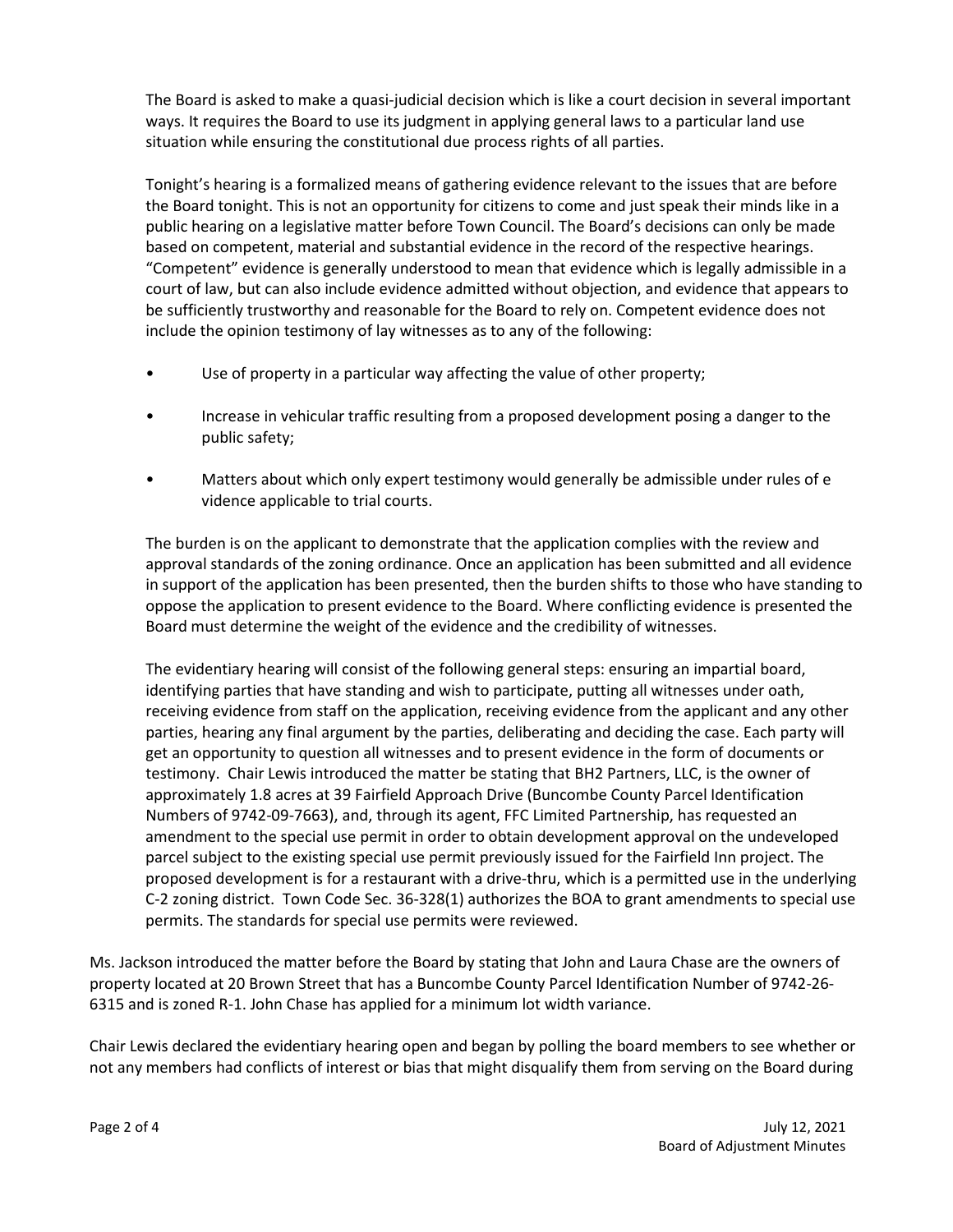the hearing. None were reported. No board member indicated that they had had any *ex parte* communication with the applicant. No concerns were noted about the board hearing the matter were expressed.

Mr. Eller indicated that while he has a relationship with the applicant, John Chase, who is a member of the Town's Planning Board, that associational relationship has not and will not affect his work on this matter.

Chair Lewis noted that the applicant/property owner, John Chase, had standing to participate in the hearing as a party, as did James Eller on behalf of the Town.

Mary Wheeler came forward and stated that she and her husband own property at 12 Rhoda Court which backs up to the subject property. Due to the topography of the general area, stormwater runs to the low part of the Wheeler property and she has a concern that further development will negatively impact her property. Without objection from the applicant, the Board agreed that Ms. Wheeler had standing to participate in the hearing.

The following individuals were sworn in and gave testimony: John Chase, James Eller, and Mary Wheeler.

Mr. Eller reviewed the administrative materials that included the following: Staff Report; Application for a Variance dated 3 June 2021, including attached boundary survey and referenced deeds; Affidavit of Mailing and Posting; said packet was received into the record without objection as Exhibit 1.

Eller reviewed his staff report by providing information concerning the subject property, noted that the board has jurisdiction to hear and decide variances concerning nonconforming lots, and provided some information concerning similar Board decisions made in the past. Upon a question from Board Member Parkin, Ms. Jackson indicated that variance applications require the Board to consider the particulars of each property so the past decisions do not provide a mandatory precedent.

Mr. Chase provided testimony that supported his application, including that he owns the real property located at 20 Brown Street, which bears Buncombe County parcel identification number 9742-26-6315 and is zoned R-1 residential. The subject property originated as two tracts of land that were created in 1973 ("First Tract" and "Second Tract") by that deed recorded in Book 1088 at Page 453, but said lots have since been combined by subsequent deeds beginning in 1989. Tracts 1 and 2 are shown on a map recorded in Plat Book 211 at Page 78, Buncombe County Registry. The tracts of land created in 1973 pre-dates the Town's zoning regulations and R-1 zoning. In their original configuration each lot is a pre-existing non-conforming lot in that the lot widths are narrower than the 100-foot minimum lot width required for R-1. The lot width for Tract 1 is 98.95 feet and the lot width for Tract 2 is 74.78 feet. A single-family residence currently exists on Tract 1, but the applicant has requested a variance on the minimum lot width for Tract 2 to allow construction of a single-family residence on Tract 2. Mr. Chase indicated that he contemplated constructing an accessory dwelling unit on the property, but that the maximum square footage of accessory dwellings as allowed by Town Code would not be big enough for his intended single-family use. Without the requested variance Tract 2 is not able to be used as a single-family residence which is the primary purpose of the R-1 zoning district.

Mr. Eller indicated that there are several single-family residences in the vicinity that have been built on lots that are less than 75 feet in width, indicating that the requested variance will have a minimal impact on the neighboring properties.